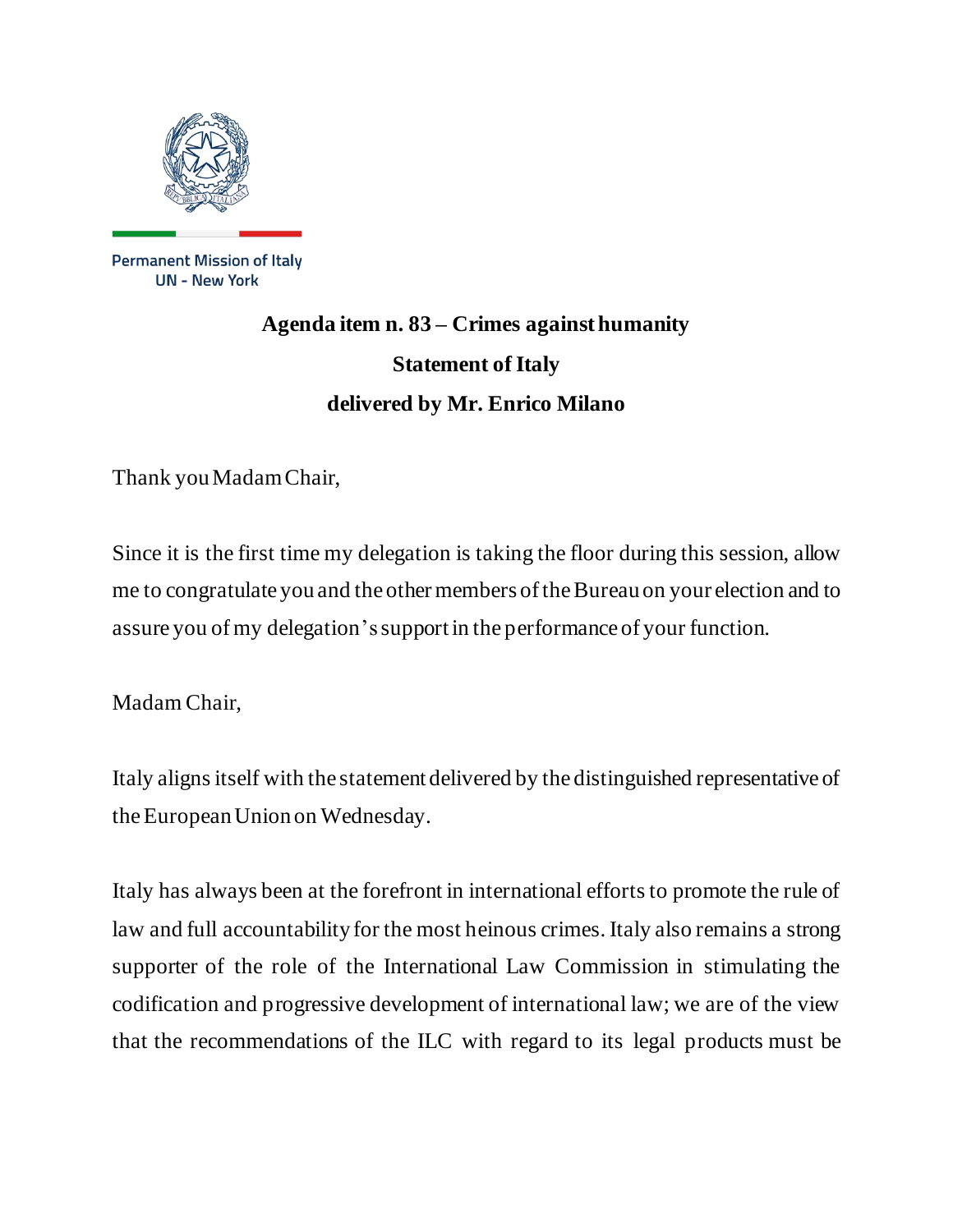consistently considered and reviewed with the utmost attention and engagement by Member States, especially within the Sixth Committee of the General Assembly.

## Madam Chair,

Italy supports the recommendation that the draft articles on crimes against humanity be transformed in an international legally binding instrument. The draft articles aim at addressing a concern of the international community as a whole - the need to end impunity and to ensure justice and accountability for the most heinous crimes. The draft articles are comprehensive and prescriptive in nature. They are generally reflective of State practice and existing customary international law. They address an important normative gap, that of horizontal judicial cooperation for the prosecution of crimes against humanity.

Italy sees a future universal convention on judicial cooperation with regard to crimes against humanity as a tool to reinforce both the primary responsibility of States in prosecuting and punishing those responsible for those crimes and the principle of complementarity in international criminal law. In this latter regard, our delegation has already stated in this committee in the past its preference for the insertion of a general formulation aimed at avoiding any risk of conflicting obligations for States Parties to the Rome Statute. While we support the goal of universal participation in the future instrument and we fully respect the *pacta tertiis* principle, we will continue to insist on the necessity of that inclusion in future negotiations with effect on States Parties to the Rome Statute.

Furthermore, Italy appreciates the inclusion in the draft articles of rules guaranteeing that any criminal prosecution on crimes against humanity, notwithstanding their particularly heinous character, is conducted in compliance with the principles of due